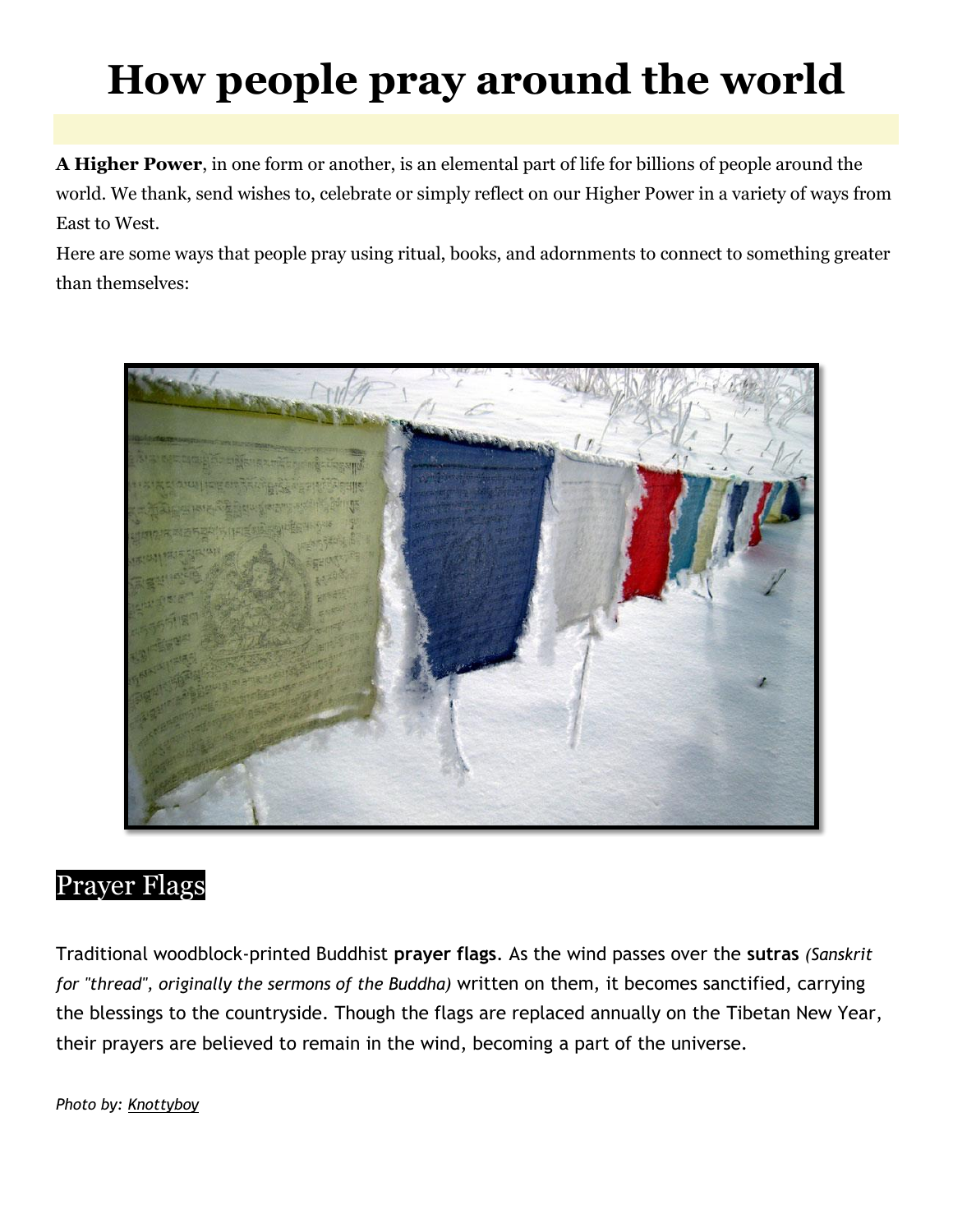

#### Meditation

**Meditation** is one of the most widely-known and adopted practices of Buddhist tradition. Though there is wide variation in its practice between various schools, meditation is generally intended to **promote mindfulness and awareness** in practitioners as a path to insight into oneself. People worldwide have adopted this practice, using it as a form of contemplation to better connect with both themselves and God. Often, sacred texts (the Bible, the Torah, the Qur'an, the Talmud, the Bhagavad Gita, the Holy Aqdas, etc.) are used for the message of contemplation. **Chanting a mantra** can be one way of gaining focus for some; for others, like those of the Quaker tradition, it is in **remaining silent** that they feel they gain focus. **Walking the labyrinth** is an alternate form of meditation: first journeying inward to see what is at the heart of your concerns, then journeying back outward as you decide what you can actively do about it, and what must be left to God or your Higher Power.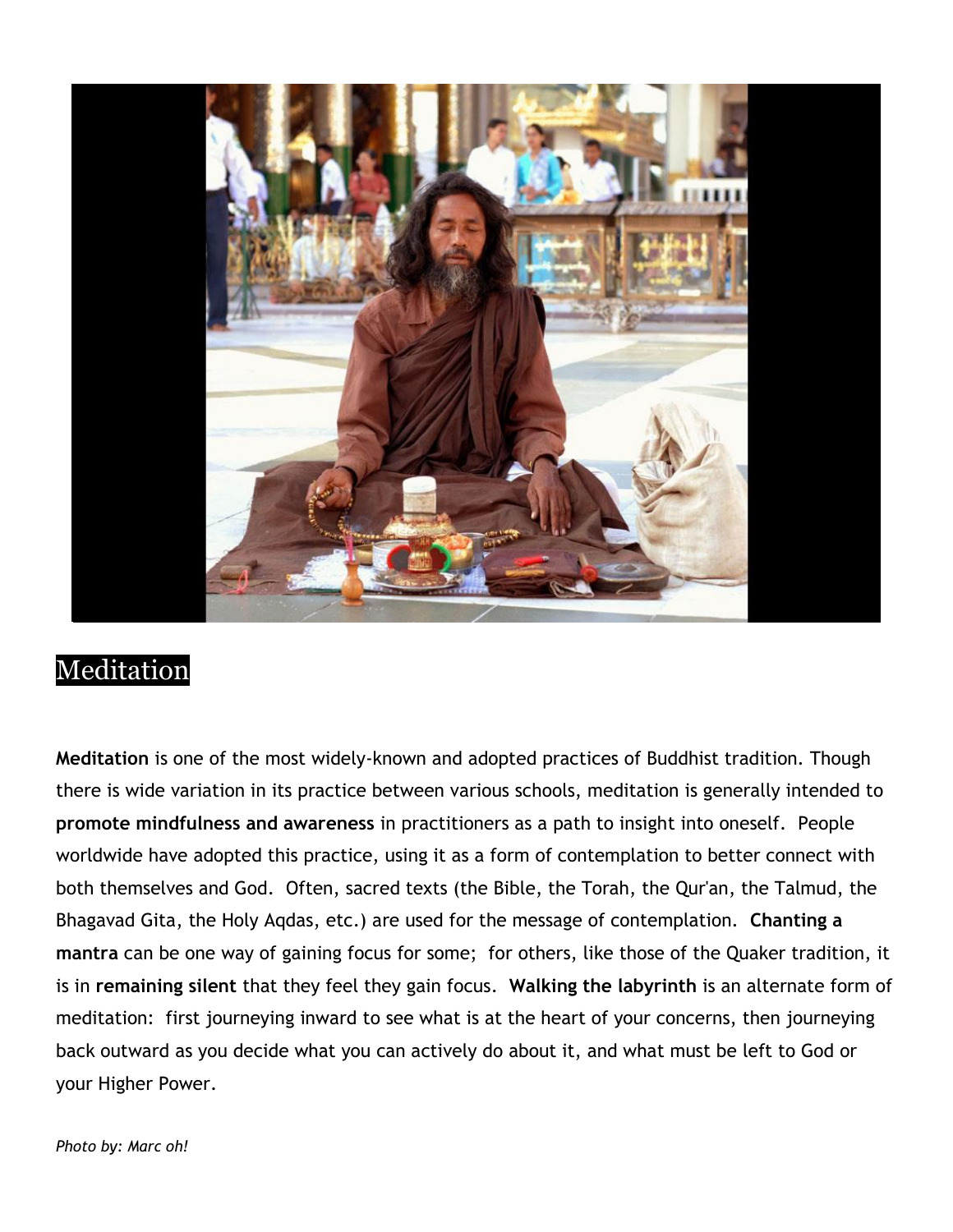

### Using Beads

A Japa mala, or simply 'mala' are **a set of beads** commonly used by Hindus and Buddhists to keep track of repeated prayers. The number of beads on an individual mala are always divisible by nine, with 108 beads being the most common configuration. During prayer, the beads are counted clockwise around the mala until the head bead at the top is reached, marking a full set of prayers. In the Catholic tradition, **the Rosary** is used: a form of devotion in which beads are counted off in sets of five decades of the prayer *Hail Mary*, with each decade preceded by the *Lord's Prayer* and followed by the *Glory Be*. Using beads is a helpful way to, in effect, meditate with and about God.

*Photo by Wonderlane*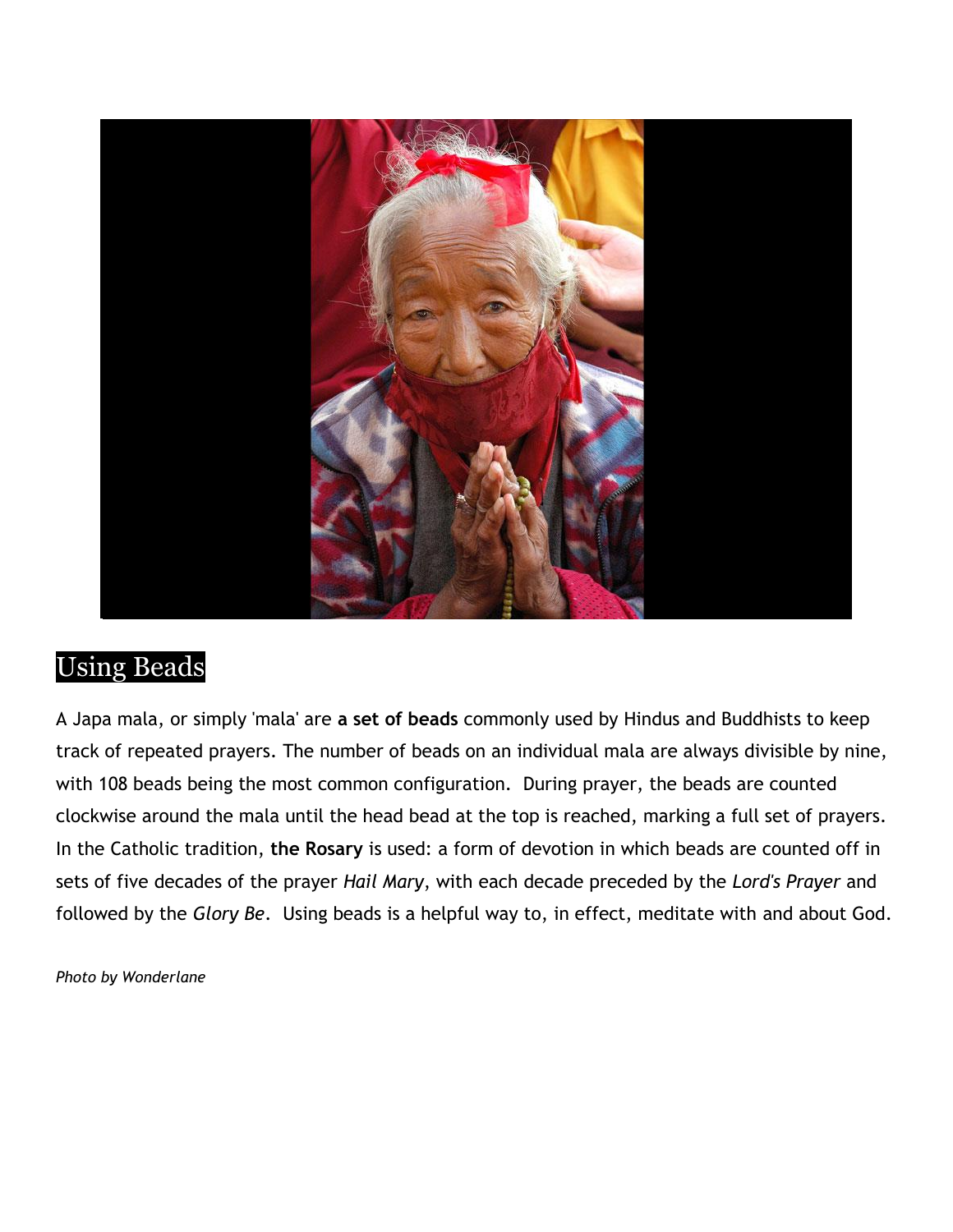

# Making Offerings

Devotees worship by **lighting lamps and incense, as well as offering foodstuffs** before images of God or deities. Some traditions include money as an offering, which is intended to be used as aid for those less fortunate. **Incense** appeals to our sense of smell - -the most direct path to the brain out of all of our five senses. Because it is the most likely sense to be tied to memory, it can immediately transport us back to previous times of reverence and contemplation.

*Photo by Claude Renault*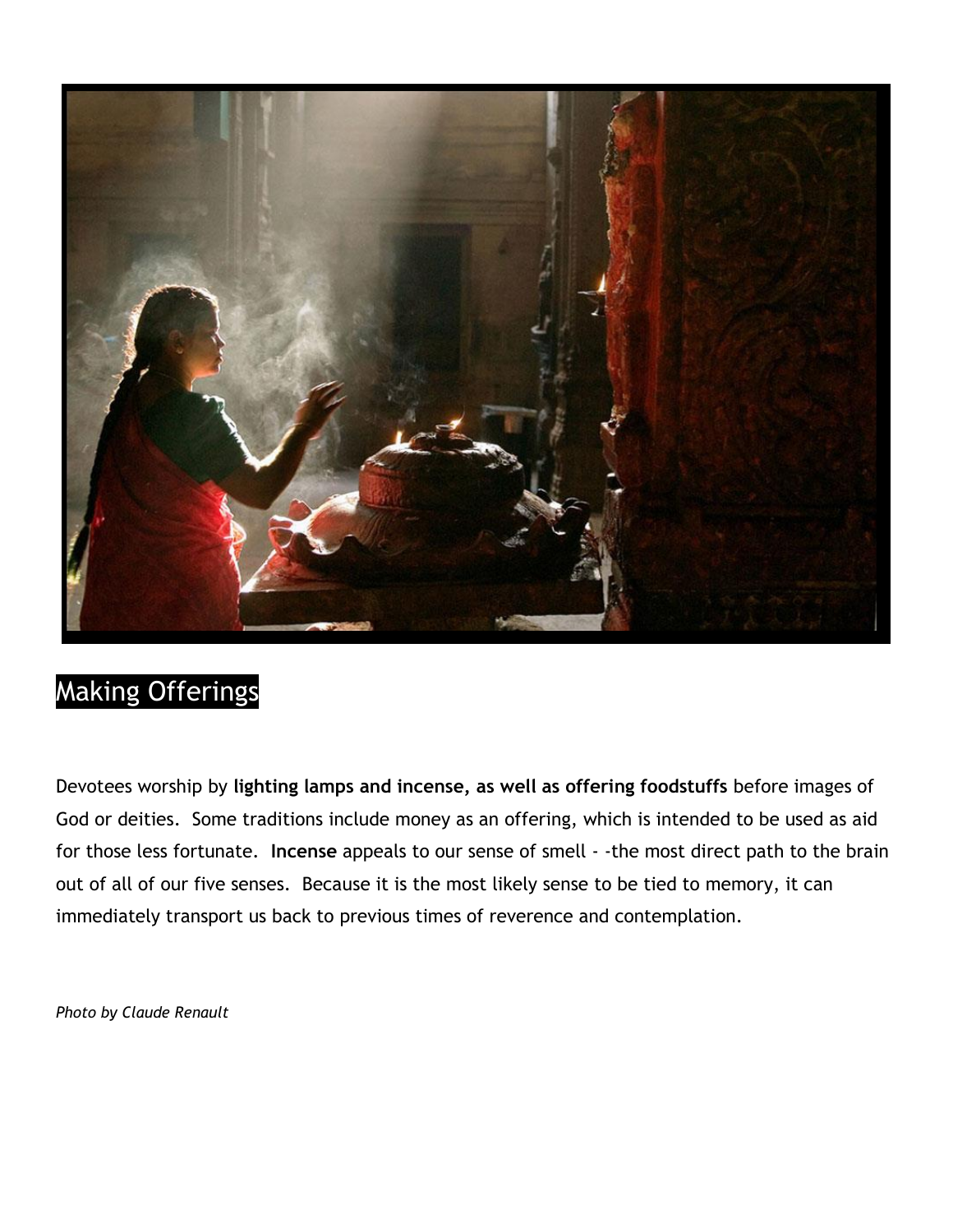

## Lighting Candles

Janmashtami, the birthday of Lord Krishna, is celebrated across Bangladesh by its Hindu community. They seek the love of God and pray to fulfill wishes with practices that can take a range of forms, from **lighting candles to reading texts**. The practice of reading spiritual texts and lighting candles is repeated in differing faith traditions all over the world. In Judaism, this is evidenced in the prayers and candle-lighting of the Menorah; for Catholics, it is demonstrated in the Advent wreath.

*Photo by Mashroor Nitol*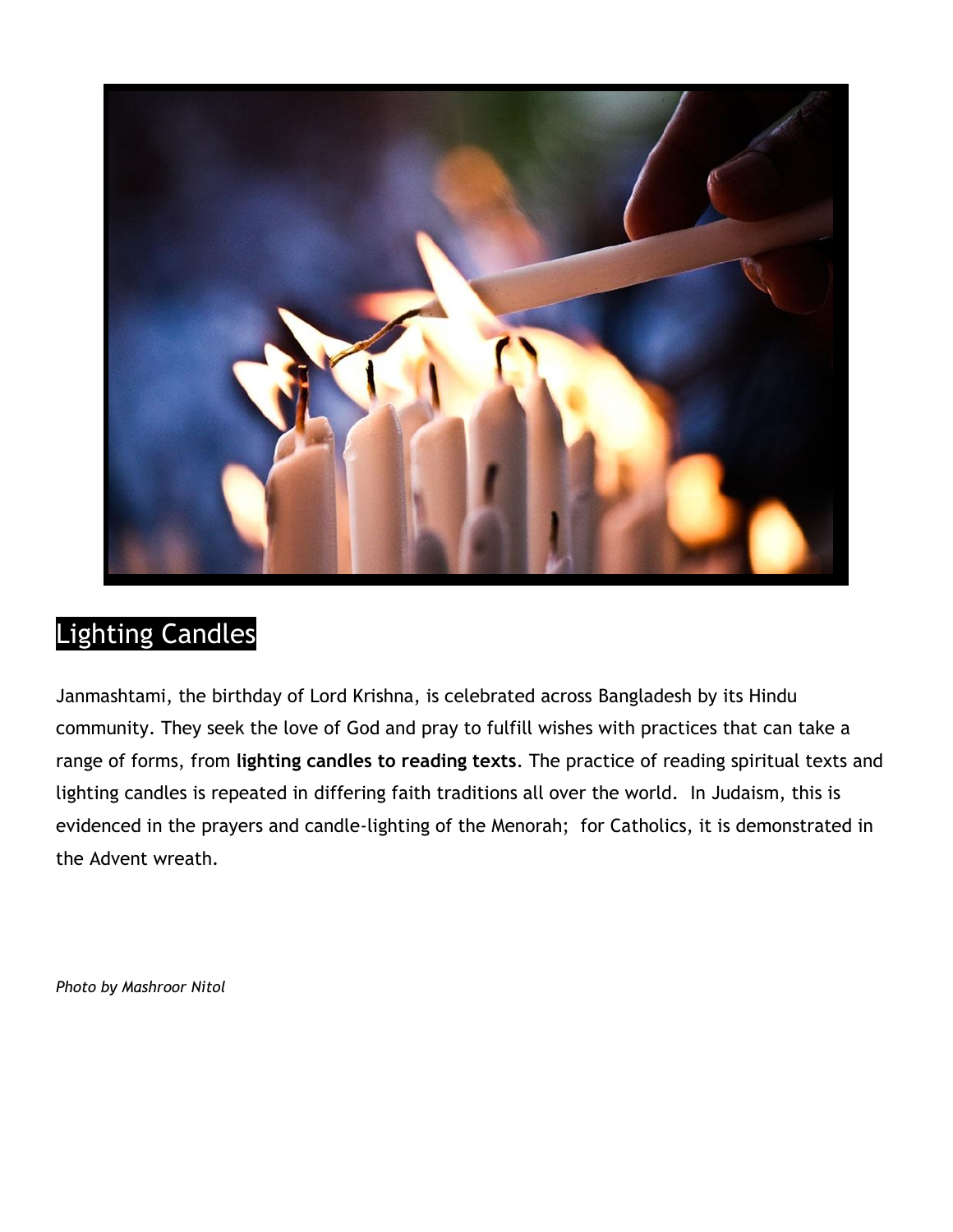

#### Ritual Prayer

In the Islamic tradition, the *salah*, or **ritual prayer**, is required to be performed by all Muslims five times each day. Verses are taken from the Qur'an and are said in Arabic. The salah is intended to be a time of individual focus on God for those praying, given over to thanksgiving and worship. Many traditions have adopted their own ritual prayers to varying degrees, from Orthodox Christianity and Judaism (which are highly ritualized) to the Quaker tradition (which is very simply structured). Ritualized prayer can **give us the words** we need when we feel at a loss for an adequate expression of gratitude, or penitence, or adoration.

*Photo by Quinn Ryan Mattingly*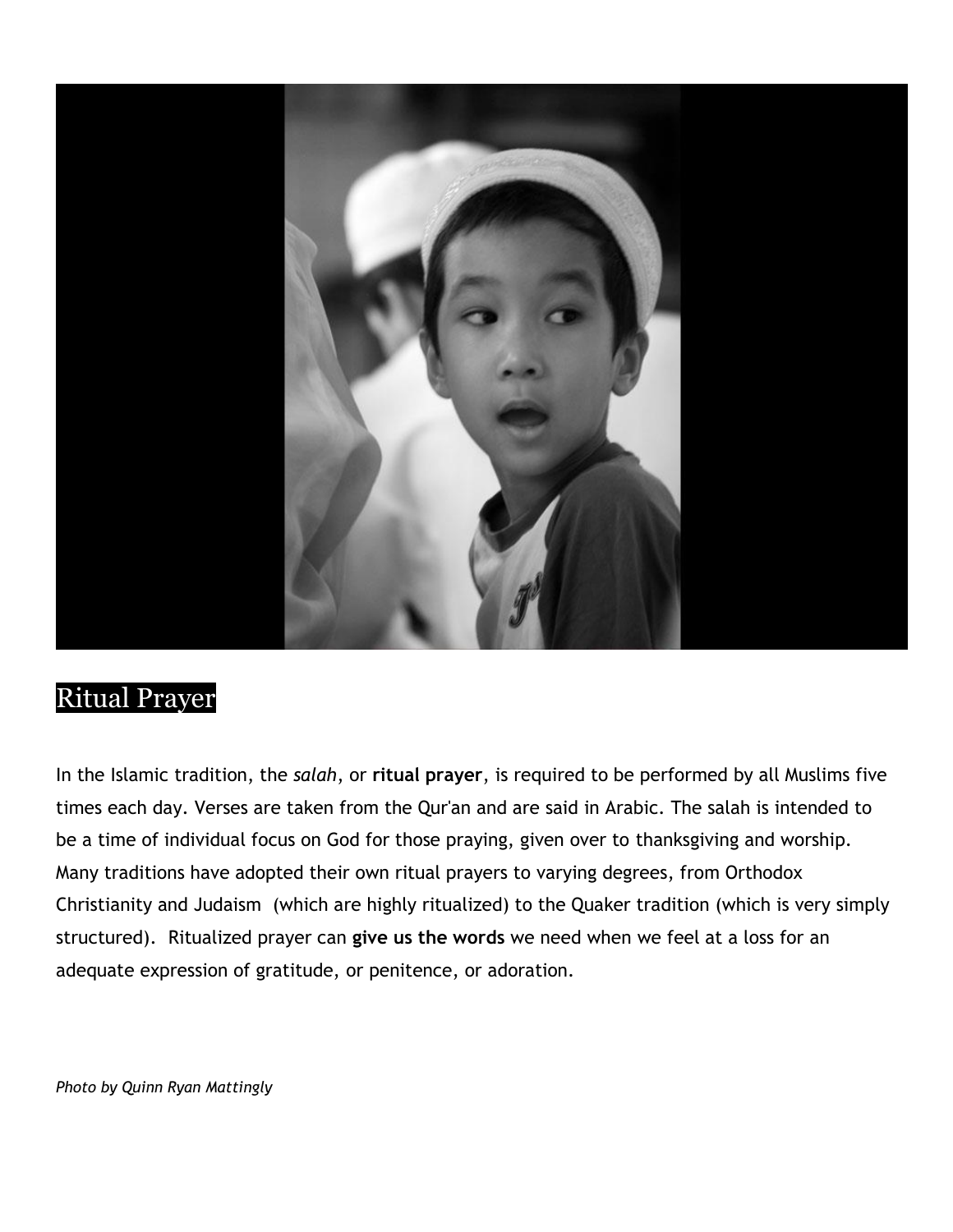

#### Spiritual Props

Props may be used as something that offers support of a moral or spiritual nature. In the Orthodox Jewish tradition, **Tefillin** are a set of small, black-painted boxes containing verses from the Torah and worn on the forehead during prayer. A hand-tefillin, or shel yad, may also be placed on the upper arm, with the strap wrapped around the arm and hand. In Tibet, **prayer wheels** contain scores of prayers on a parchment tucked inside, and are believed to release these prayers when they are spun. Christians often wear **crosses or holy medals**, a physical reminder of their beliefs and aspirations to live a better life. **Icons** - pictures or depictions of saints, may also be used as a focal point in prayer.

*Photo by hoyasmeg*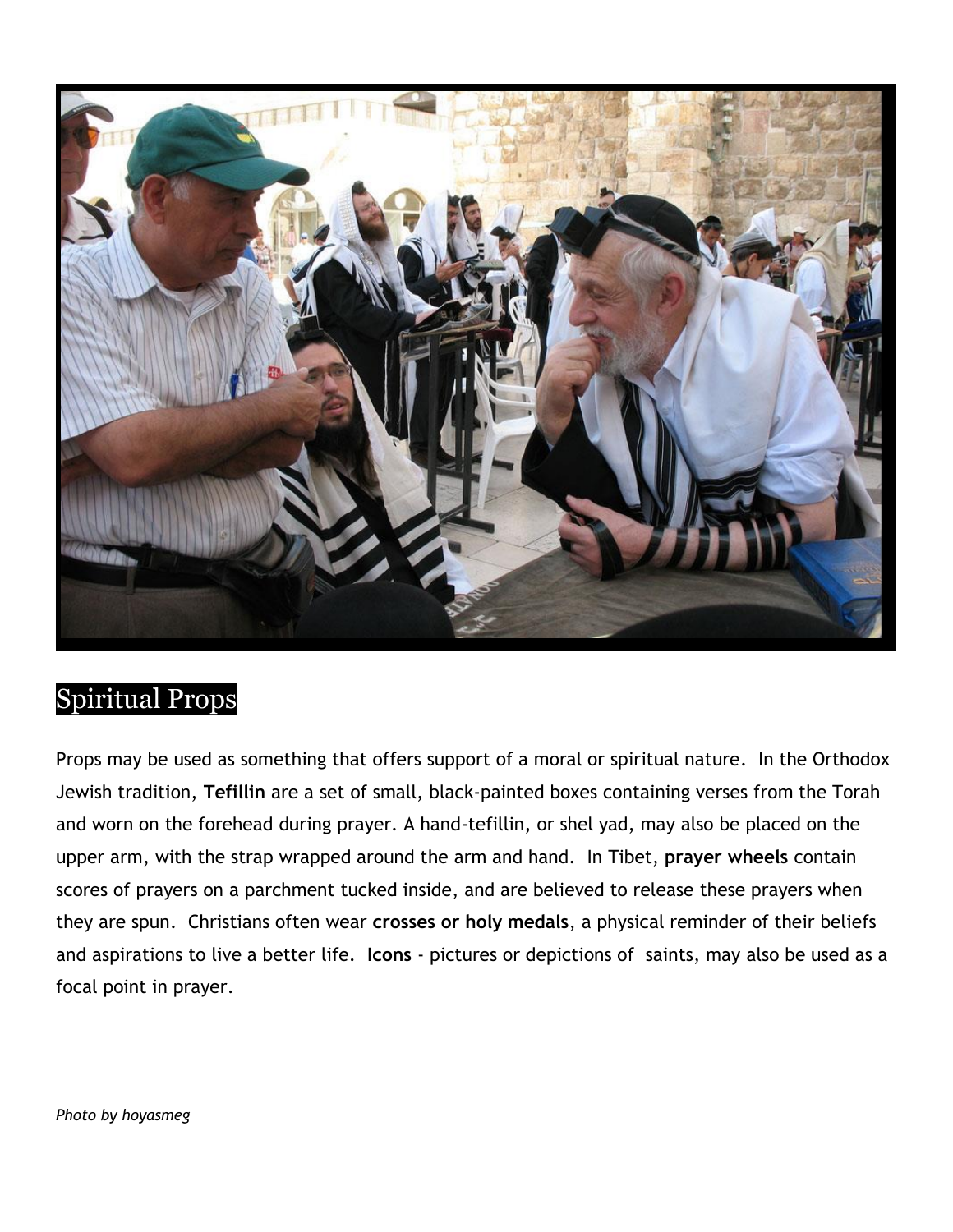

#### Veneration

To demonstrate a feeling of profound respect for someone or something is an act of **veneration.**  For nature-centered spiritual traditions, such as those of many indigenous tribes and the druids, this could be demonstrating reverence and appreciation for the ancestors and for the earth itself. Catholics often venerate the saints: people they've deemed having led exemplary lives. Veneration can be witnessed by physical actions: genuflecting, raising hands upward, bowing your head, making the sign of the cross, and even through music and dance.

*Photo by Murky1*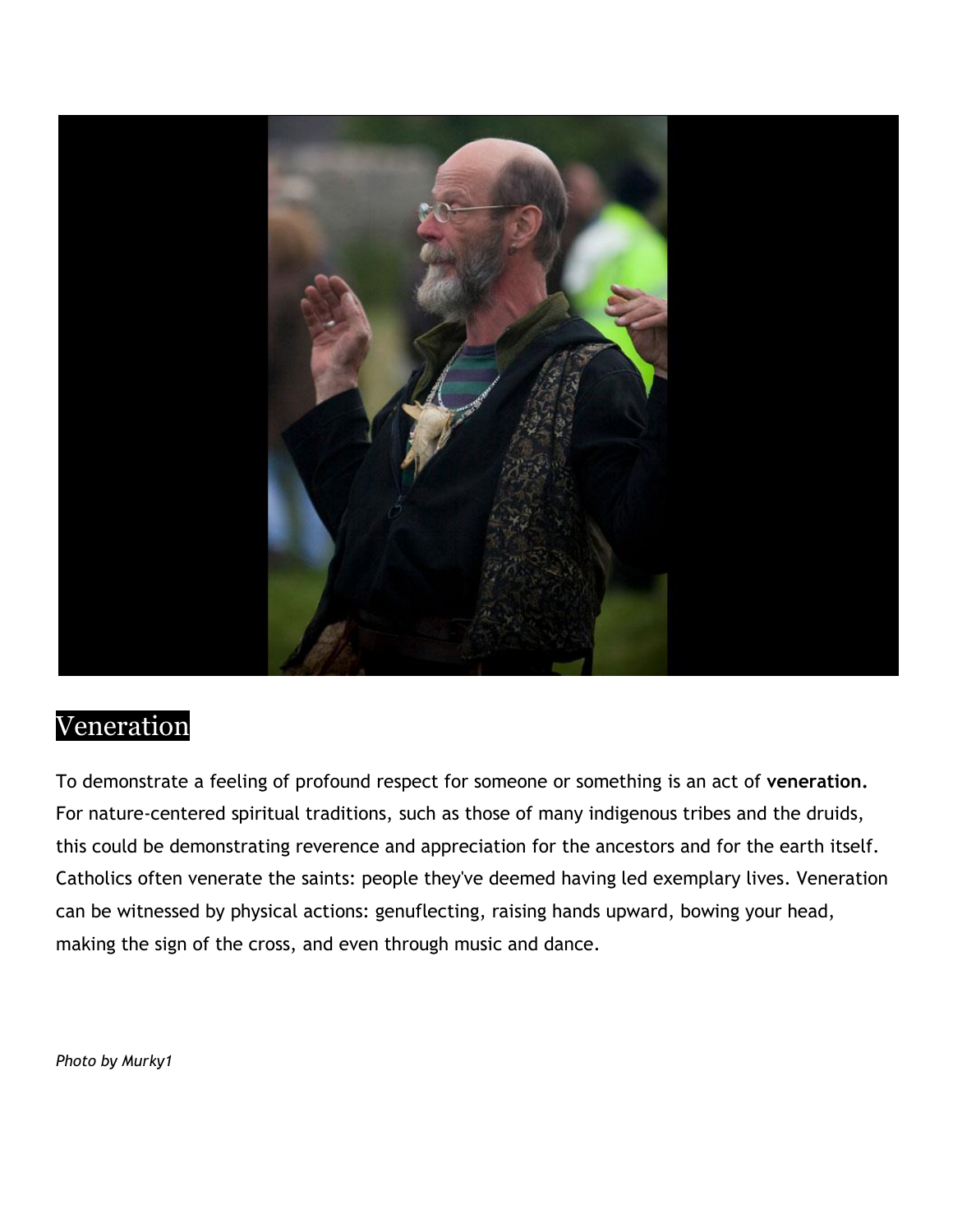

#### Petitions

To attract the attention of a kami, or spirit, at a shrine, Shinto devotees will put coins into the shrine's collection box, clap their hands or ring a bell before **contemplating their wish or request silently**. A wish may also be **written down** and left at the shrine for the kami to consider. If granted, many will return to the shrine to leave further messages of thanks. Many churches offer **prayer lists**, in which congregants write a petition that they ask the other members of their community to join them in. Frequently, these would be changes in fortune or for the improved health of a loved one. In the Native American tradition, a **prayer hoop** holds onto the prayer until an eagle grabs it and carries it skyward to the Great Spirit.

*Photo by Jesslee Cuizon*